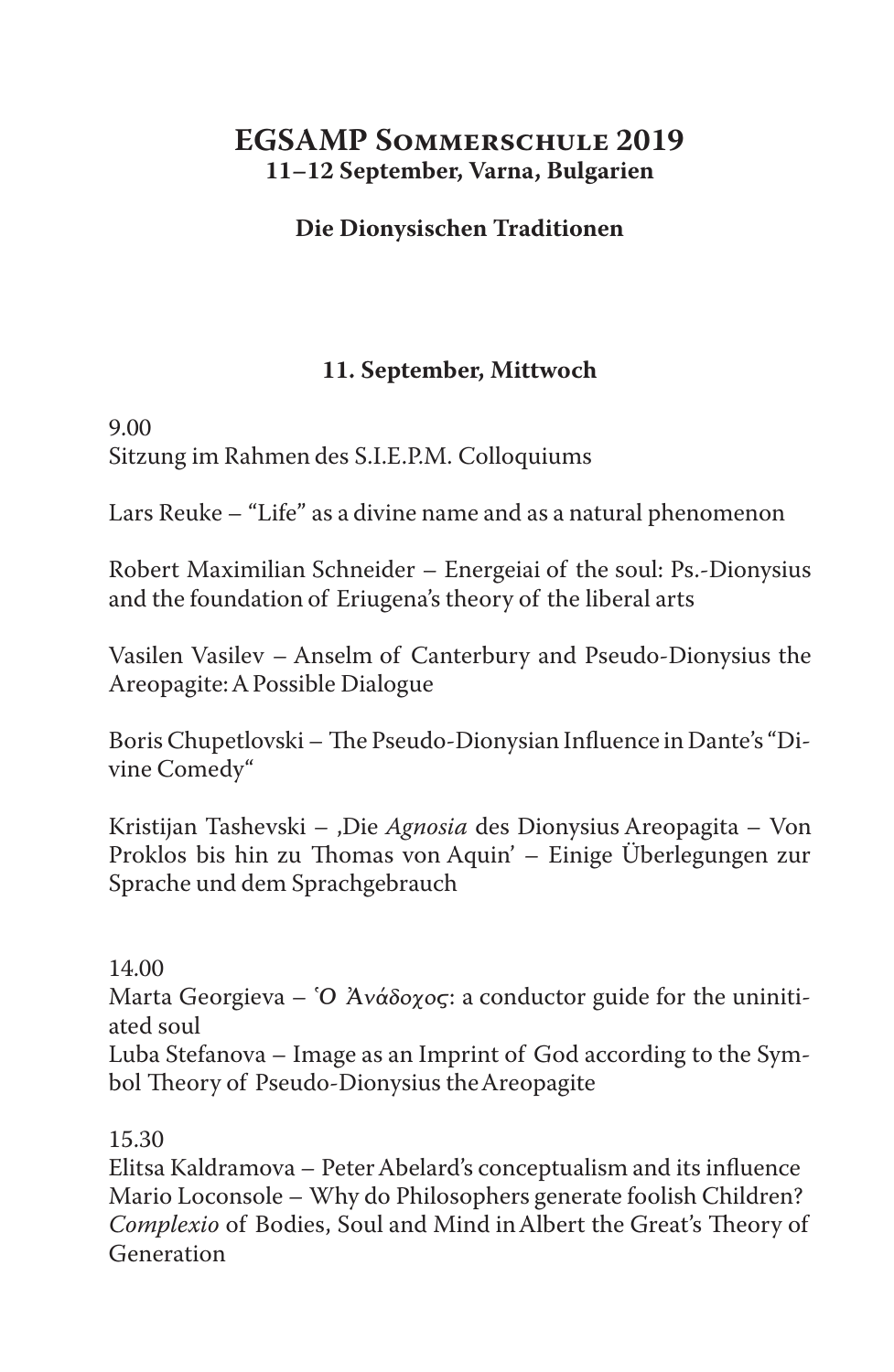16.45

Lingchang Gui – Aquinas' evaluation of the assertion "quantum intendis, tantum facis" for sinful actions

Simeon Mladenov – Petrus Iohannis Olivi on freedom of the will and the active nature of knowledge

# **12. September, Donnerstag**

9.30

Marilena Panarelli – The Development of the Doctrine of Flavours during the Middle Ages

Valerio Bonanno – Argumentative patterns and biblical exegesis: a survey within the Dominican masters of the 13th century Giorgia De Simone – *Utrum somnus sit privatio vigilie* - John of Jandun on sleep Antoaneta Dontcheva & Georgi Kapriev – The Time, Beckett and the Philosophers

12.30 Studienreise: Aladja Kloster und Kap Kaliakra

20.30 Schlussworte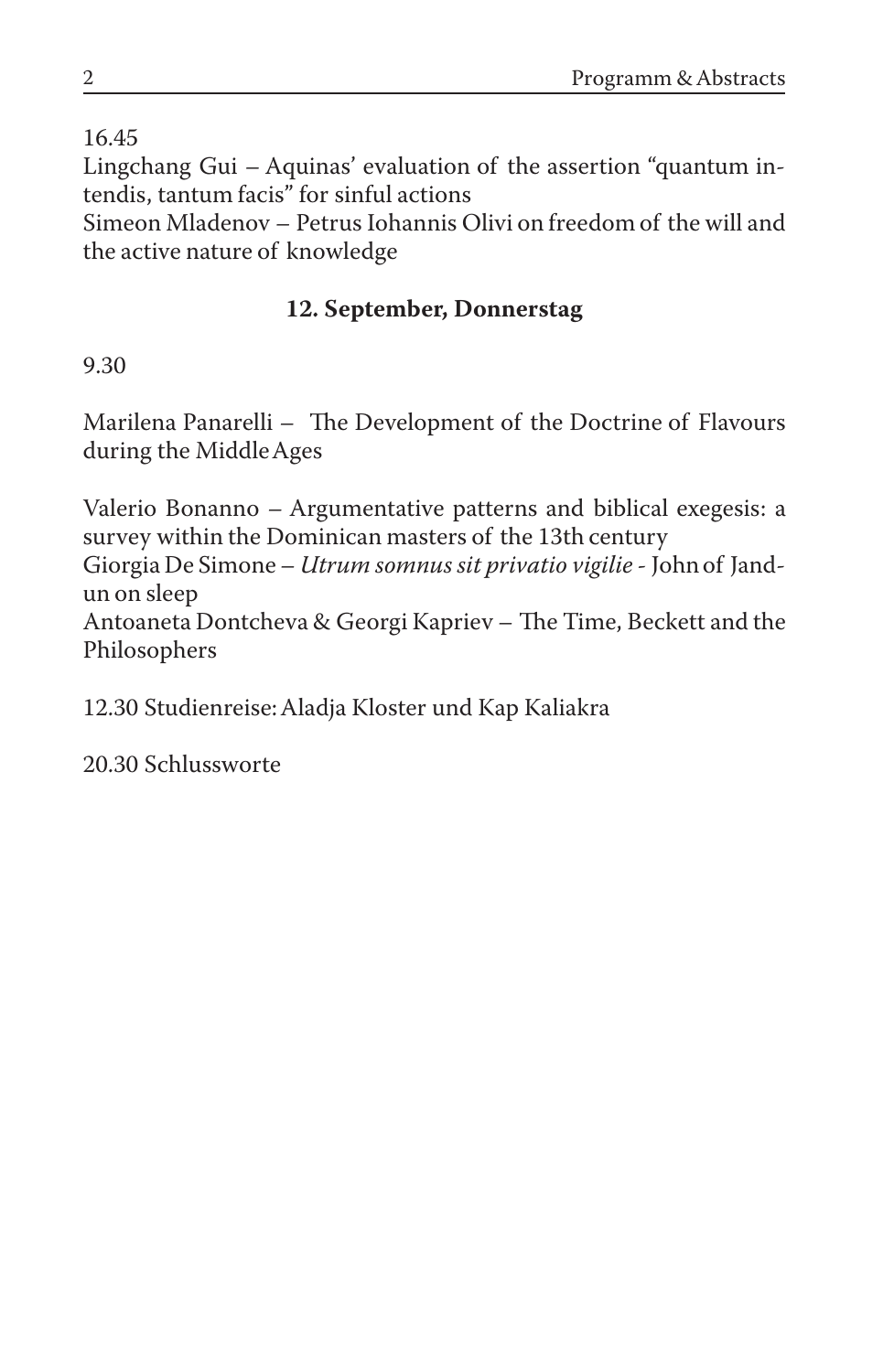# "Life" as a divine name and as a natural phenomenon

#### *Lars Reuke*

Already Aristotle in his Categories dealt with the question whether "life" is to be taken as an equivocal, univocal or analogous term. He comes to the conclusion that, ultimately, life is an equivocal term: The life of the rose is similar only in name to the life of the lion or the life of a human being.

In my paper, I would like to deal with the question of the equivocity of life in a much more specific sense: As it is well known, life is one of the names Dionysios assigns to God. On the other hand, life is a biological or physiological phenomenon. I want to shed light on the possible relations between this Dionysian theological notion of "life" and its physiological counterpart: Can theological life be reconciled with physiological life? Are there structural similarities between the two? Or is God's life a completely different beast than "ordinary" celestial and sublunar life? If so, how can we both call life? Or is it rather, that, if God is taken as the highest cause, he makes things alive insofar he himself has life? Most of all: What does life mean with respect to God and with respect to other beings?

Dionysios defines divine life as "supervivens vita vivificativa (ζωτικὴ) et substantificativa (ὑποστατικὴ)" (PG 3, 856B). From this definition, some questions emerge: Is there any possibility for us to speak of this supervivens vita in terms of biological life – be it celestial or sublunary? On the other hand, can we speak of ordinary life in terms of life understood as a divine name? Is this predication univocal, equivocal or analogic?

To tackle these questions, I will analyze not only the relevant passages from Dionysios' text, but also Albert the Great's commentary on the Divine Names as well as texts from Renaissance and Early Modern authors. Ficino for example remains suspiciously tight-lipped about the meaning of the divine names in his commentary on the Divine Names, but treats the notion of divine life much more exhaustively in his commentary on the Parmenides. I will also analyze passages from Early Modern authors with a less theological leaning and with a stronger background in natural philosophy, such as Fortunio Liceti. This will give me the possibility to put divine life in contrast to biological life.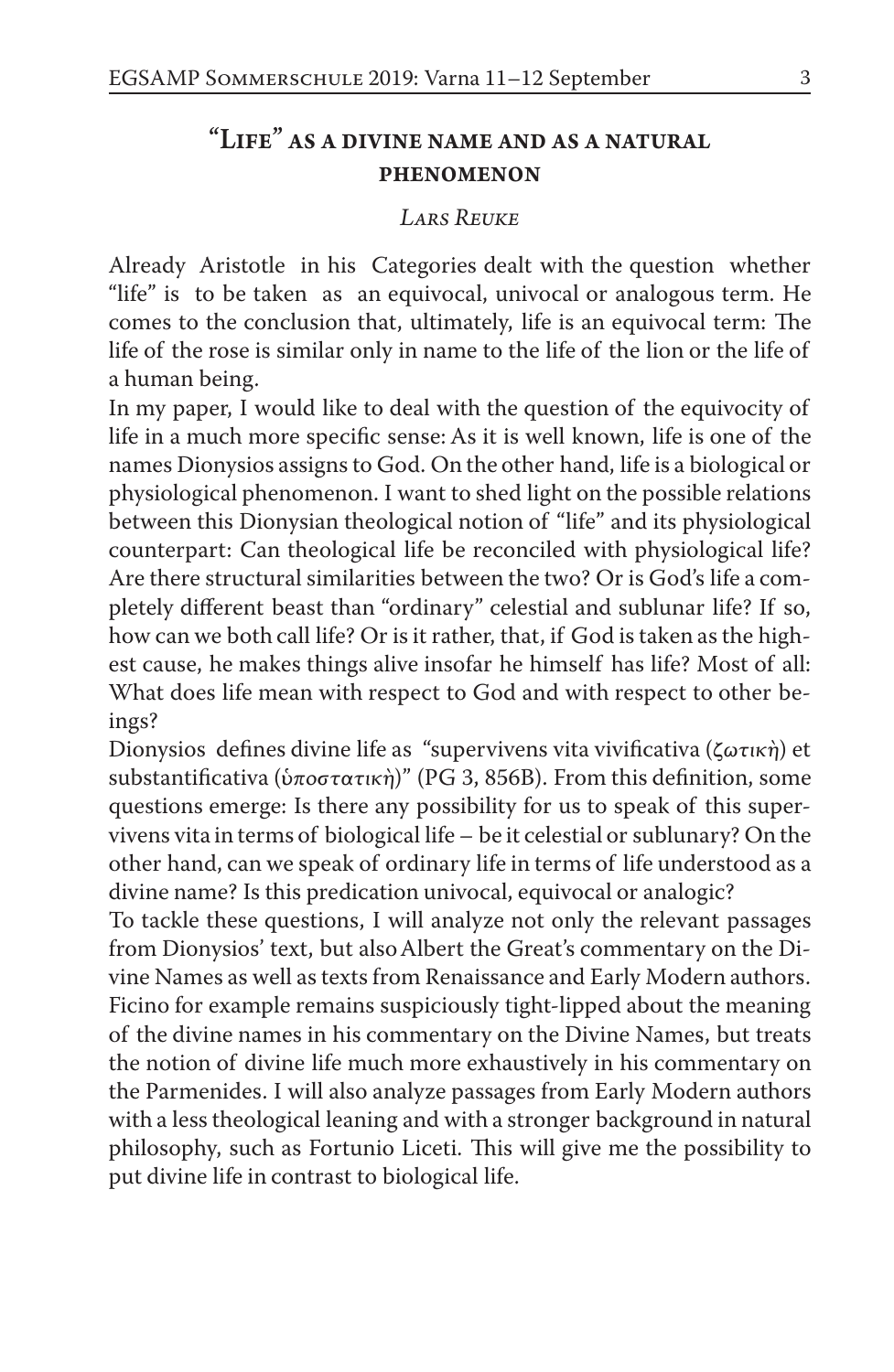# Energeiai of the soul: Ps.-Dionysius and the foundation of Eriugena's theory of the liberal arts

#### *Robert Maximilian Schneider*

Eriugena's Periphyseon is at its core a speculative approach towards the concept of nature based on the art of dialectics. But within this broad framework, Eriugena finds many opportunities for extensive digressions regarding his own methodology. This implies that Periphyseon should also be read as a 'groundwork' on the artes liberales, and especially dialectics, which Eriugena explicitly identifies as "mother of the arts". Dialectics is the one of the trivial arts which is grounded in the "nature of things" and thereby becomes a kind of ontology. Furthermore, it is the methodological basis of all the other arts and sciences because it provides the basic instruments of all scientific endeavour, the rules and concepts of logic. Finally, Eriugena defines OUSIA as the actual object of the 'universal art' of dialectics, but he goes beyond that by also defining OUSIA as the origin of dialectics. That means in dealing with OUSIA as its main object and its origin, dialectics receives a self-referential turn which ultimately enables it to represent the whole movement of nature from its origin in God through creation and towards its final goal, the return into its primal cause, in an intelligible manner. To establish this in several aspects highly remarkable concept of dialectics, Eriugena refers to Ps.-Dionysius' Cael. Hier. XI,2 where the divine thoughts are structured in OUSIA, DYNAMIS and ENERGEIA. Eriugena refers to this passage several times and develops from it a general theory of mind and nature in which he embeds the liberal arts as ENERGEIAI of the soul. My presentation aims at shedding some light on Eriugena's bold approach towards the Dionysian text with a special focus on its function as a mainstay for Eriugena's theory of dialectics.

# Anselm of Canterbury and Pseudo-Dionysius the Areopagite: A Possible Dialogue

### *Vasilen Vasilev*

In the following text I examine the possibility of a dialogue between Anselm of Canterbury and Pseudo-Dionysius the Areopagite. The main thesis that I will defend here is that there are certain implications for an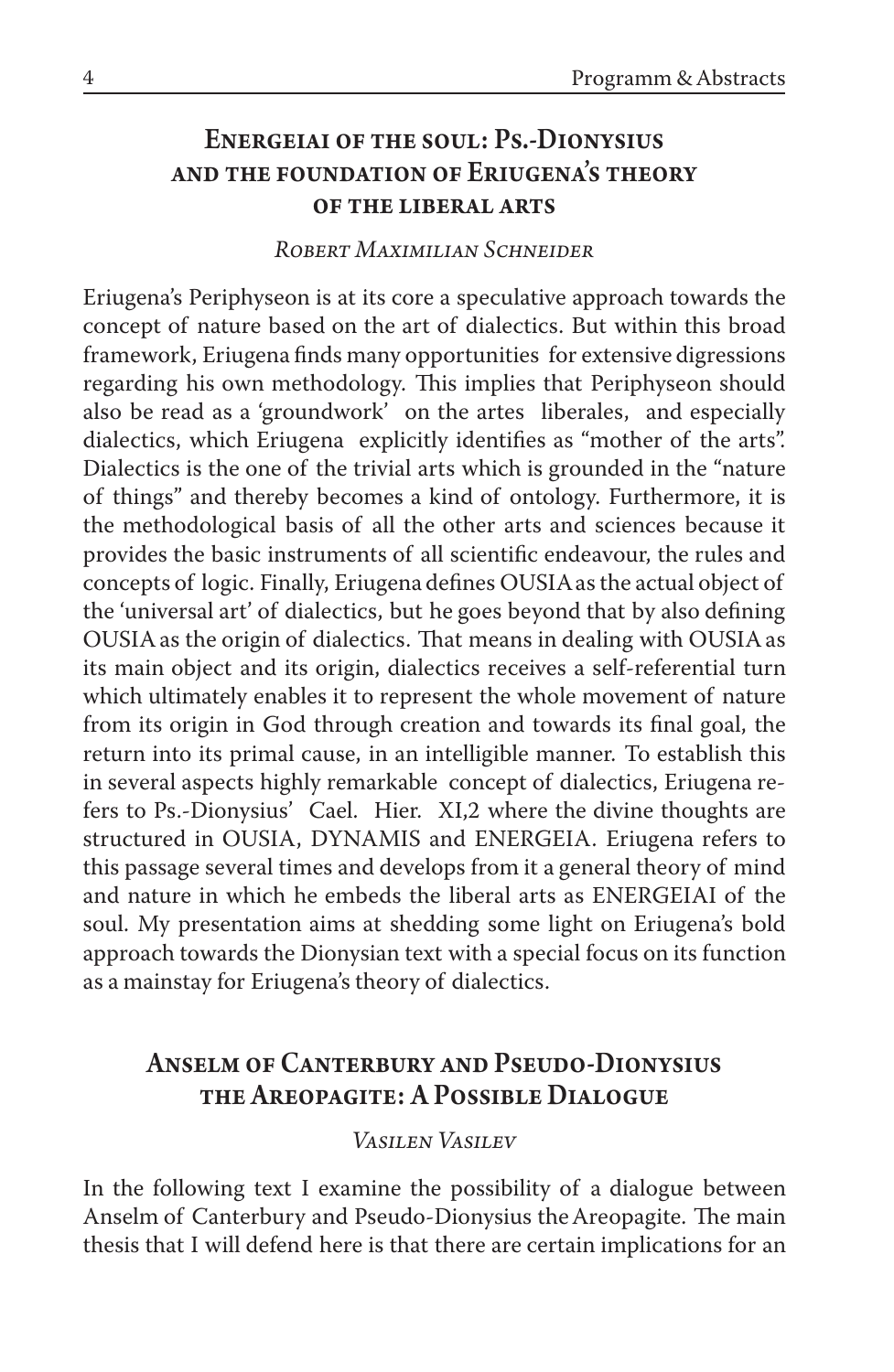apophatic dimension of our knowledge of God in Anselm that enable us to claim that a possible connection between him and Pseudo-Dionysius is tenable, and extends between mere analogy, thereby showing that some important aspects of their thought are common. It must be noted that such a claim does not by any means presuppose that Anselm somehow has read Pseudo-Dionysius or heard of him, which would be wrongful to the historical truth. As opposed to that, I will try to show that the presence of such connection pertains exclusively to how we know God and by what standards this knowledge is rendered meaningful. By standards I mean the norms or principles that enable knowledge. Such, I claim, both for Pseudo-Dionysius and Anselm are God and the principles of reason. Nevertheless, the latter do not extend over the former. Therefore, God is the absolute norm of all knowledge. This would have a few further implications that I deem crucial. Both Anselm and Pseudo-Dionysius stress the role of our ontological and epistemological finitude and the unboundedness of God. For both, God regarding knowledge is constituted as an "elusive" object, as something that transcends the boundaries that constitute not only the subjectivity of the knower but also the objectivity of what is being known. The most approximate way of knowing God possible for us in this life is by His own givenness - that is, by grace. But God`s grace towards us is namely His love. Therefore, for Anselm and Pseudo-Dionysius as essentially Christian thinkers, love is the ultimate condition rendering knowledge possible. This should give us grounds to point out the emphasis on God`s goodness over His being that is common to both. In this sense, I will show how the love of God is essentially linked to knowledge but also pertains to a deeper ontological dimension, nevertheless uncapable of subsuming love within the frames of ontology. As far as God is Love and transcends the boundaries of being, ontology cannot have love as its proper object and therefore objectify God. Having that said, the effort of my text is to show that at least in the case of Anselm of Canterbury and Pseudo-Dionysius the Areopagite Christian philosophy should not be placed on the same footing as ontotheology.

# The Pseudo-Dionysian Influence in Dante's "Divine Comedy"

*Boris Chupetlovski*

This paper attempts to follow the impact of the Pseudo-Dionysian corpus in "The Divine Comedy", by Dante Alighieri. The aim of this text is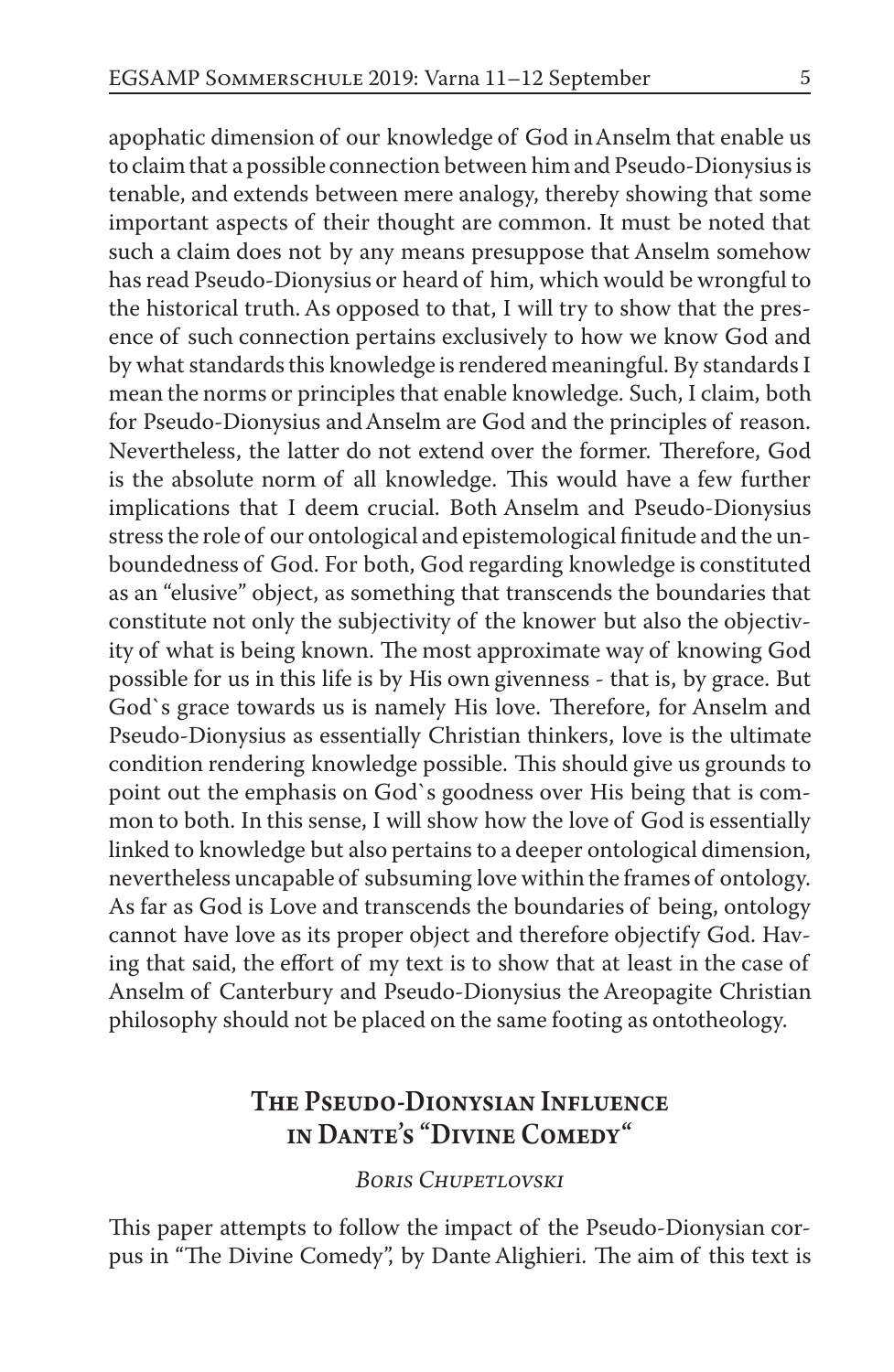to examine the neoplatonic elements in the "comedy" in order to put a spotlight on its theological aspect. For this reason, the attention is drawn not only to the directly used Pseudo-Dionysian angeology, but also to the mystical character of the poem and its approach of describing the indescribable.

# 'Die Agnosia des Dionysius Areopagita – Von Proklos bis hin zu Thomas von Aquin –' Einige Überlegungen zur Sprache und dem Sprachgebrauch

#### *Kristijan Tashevski*

Das Anliegen des Projekts selbst besteht zum einen in dem Verfassen einer Geschichte des dionysischen Begriffs *Agnosia*, die sich vom Neuplatonismus, über die byzantinische Philosophie bis in die westlichen Scholastik zieht, und zum anderen in einer vergleichenden Untersuchung, die darstellen soll, wie sich der Begriff parallel im byzantinischen Osten und lateinischen Westen weiterentwickelt. Die Grundlage dazu sollen die Schriften, Scholien, Kommentare in Griechisch und Latein und Übersetzungen des Corpus Dionysiacum seitens der Kirchenväter ins Lateinische bilden. Im Rahmen dieses Beitrags sollen ein kurzer Blick auf die Sprache und den Sprachgebrauch geworfen werden, der durch den Gegenstand der Arbeit selbst gewissermaßen vorgezeichnet ist, durch ihn an seine Grenzen stößt und damit den wissenschaftlichen Diskurs zu diesem Thema wesentlich bestimmt und prägt.

### Ο ΑΝΑΔΟΧΟΣ: A CONDUCTOR GUIDE for the uninitiated soul

#### *Marta Georgieva*

The present text examines the traits of character of the  $\dot{\alpha}$ νάδοχος in Dionysius's On the Ecclesiastical Hierarchy. Ἀνάδοχος (sponsor, baptismal receiver, surety, and godparent) is the leader of the way to the Hierarch, and the mediator between the Church and unholy person. The Sponsor is a reliable conductor in the path to the light. Uninitiated needs surety to participate in religious performance and initiated undertakes superintendence of his introduction and all uninitiated's life after the holy birth in God. The Baptismal receiver possesses a significant role in the threefold ministry on the first step of the sacred elevation: first – accept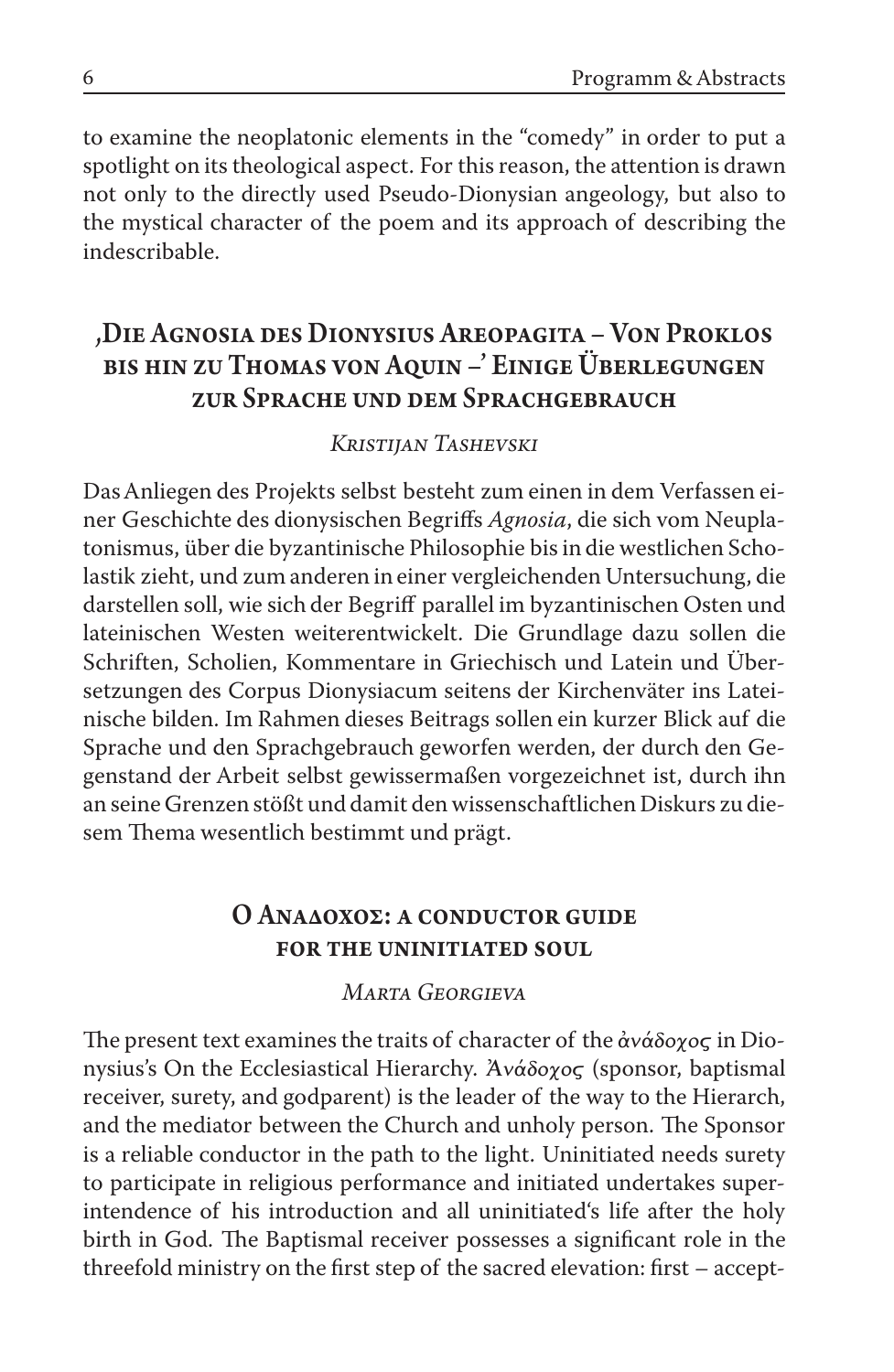ance of responsibility for another's salvation; second – an unerring conductor by the Divine directions, and the transmitter of the knowledge; third – the first possible attainable achievements according to the measures of perception of unholy sight. The conclusion is that the ανάδοχος, spiritual father with "royal priesthood", is a minister of active love to the other and necessary qualification of Orthodox Christianity.

# Image as an Imprint of God according to the Symbol Theory of Pseudo-Dionysius the Areopagite

### *Luba Stefanova*

The paper sets its aim to examine the multifaceted nature of symbol in the context of the Christian Neoplatonism of the Areopagitics. Referring to a Prototype which is transcendent and tangible at the same time, the symbolic image plays the role of an intermediary within a hierarchical structure leading man in his ascent to God. The symbol plays the role of such an intermediary due to its ability to refer to other images and to unfold itself in a hierarchical series. Turning from top to bottom we reflect on the procession of God into the world of living creatures. It is done via the uncreated Divine energies through which the  $\varepsilon$ <sup>n'</sup> $\delta$ η from their preexisting state in the Divine Mind take visual shape in the world. Using the idea of Pseudo-Dionysius about the most appropriate image of God in the world, I will draw on the notion of the imprint ( $\frac{\partial v\tau}{\partial x}$  ( $\frac{\partial v}{\partial y}$ ) of God in it because this is the initial state of the image in which it still remains at the point of its own hypostatic identity. What will be explored is how the visual imprint could manifest the transcendent Divine essence turning into a symbol but never actually to express it.

# PETER ABELARD'S CONCEPTUALISM and its influence

### *Elitsa Kaldramova*

The main focus of the paper is Peter Abelard's conceptualism as an answer to the medieval problem of universals. The formulation of the problem by Porphyry is discussed as well as Abelard's moderate concept in comparison with realism and nominalism. Conceptualism holds that the universals (genus and species) are notions - words with precise mean-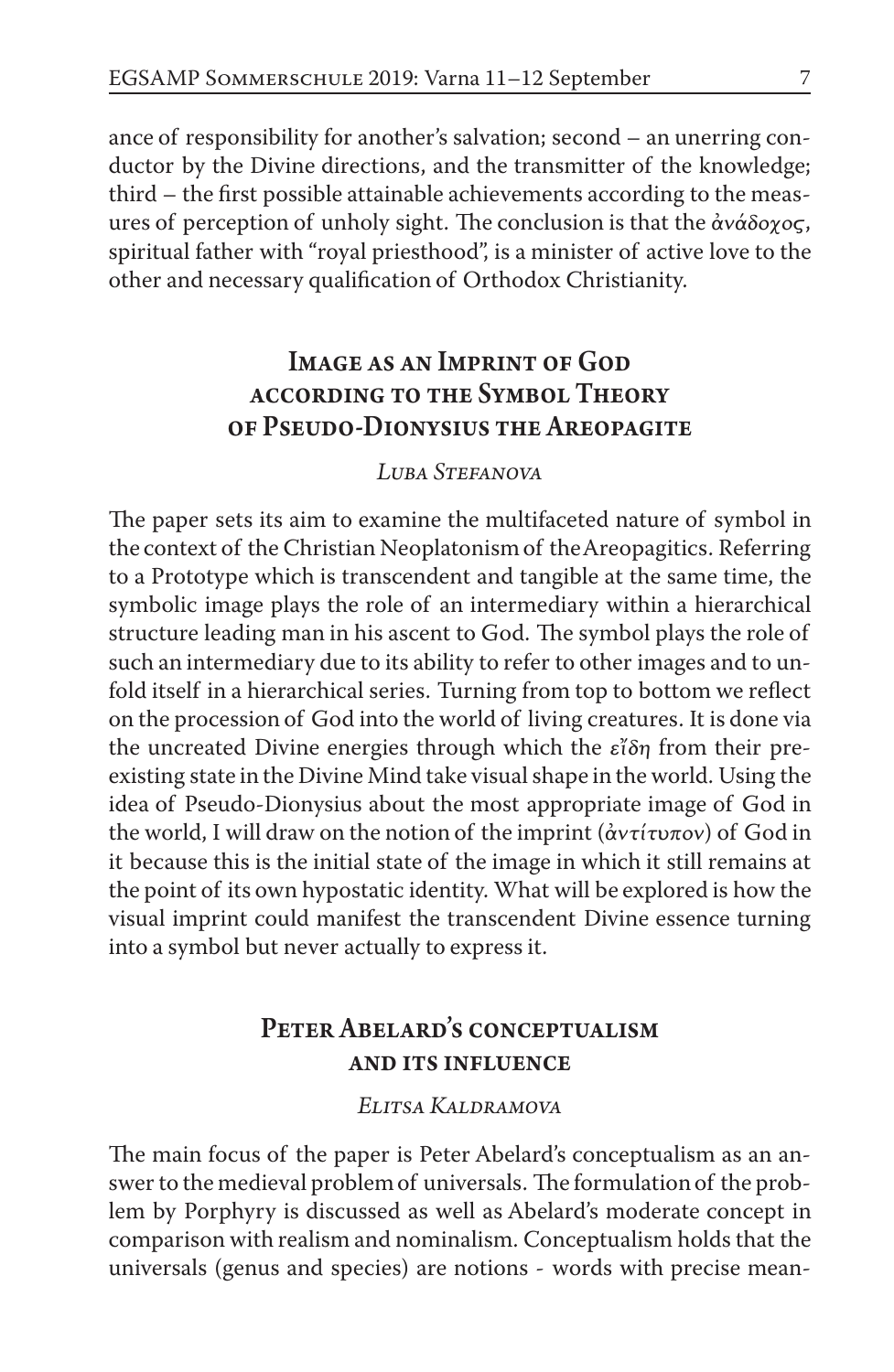ing which contain information about the world and the objects in it. The significance of the problem of universals, the influence of conceptualism and the important role of notions for thinking and understanding are also considered.

# Why do Philosophers generate foolish Children? *Complexio* of Bodies, Soul and Mind in Albert the Great's Theory of Generation

#### *Mario Loconsole*

Purpose of the present study is to demonstrate the close link between the immateriality of the soul and the material aspect of the *complexio*  of bodies in Albert the Great's natural philosophy. In *Quaestiones de animalibus*, XVIII, 4 Albert wonders, indeed, why philosophers generate mainly foolish children: this is due to the deep exercise of imagination and intellect, that weakens the *virtus naturalis* and prevents the sperm from transmitting at best both the *dispositiones corporales* and *dispositiones animae*. This idea implies not only that a bodily substance can convey qualities like *sapientia et scientia*, but also that the transmission of *dispositiones* may be altered because of the corruption of the sperm complexion. The *quaestio* calls into account Albert's reception of Aristotle's theory of *pneuma* and the role of sperm in the epigenetic theory of animal and human generation. Moreover, another specular question arises: what causes monstrosity in nature? In both cases bodies are responsible for influencing the development of mind and soul. Indeed, the complexion of the sperm *indigestum et malum* poorly conveys the *dispositiones animae*; likewise, *monstra* originate because form is received by a kind of matter non-harmonically digested and a kind of body badly organized.

# Aquinas' evaluation of the assertion "quantum intendis, tantum facis" for sinful actions

### *Lingchang Gui*

Thomas Aquinas distinguishes two kinds of sins: mortal sins and venial sins. Mortal sins are divided into those directed against God and those directed against one's neighbors or the society. In *de malo* q. 2 a. 2 ad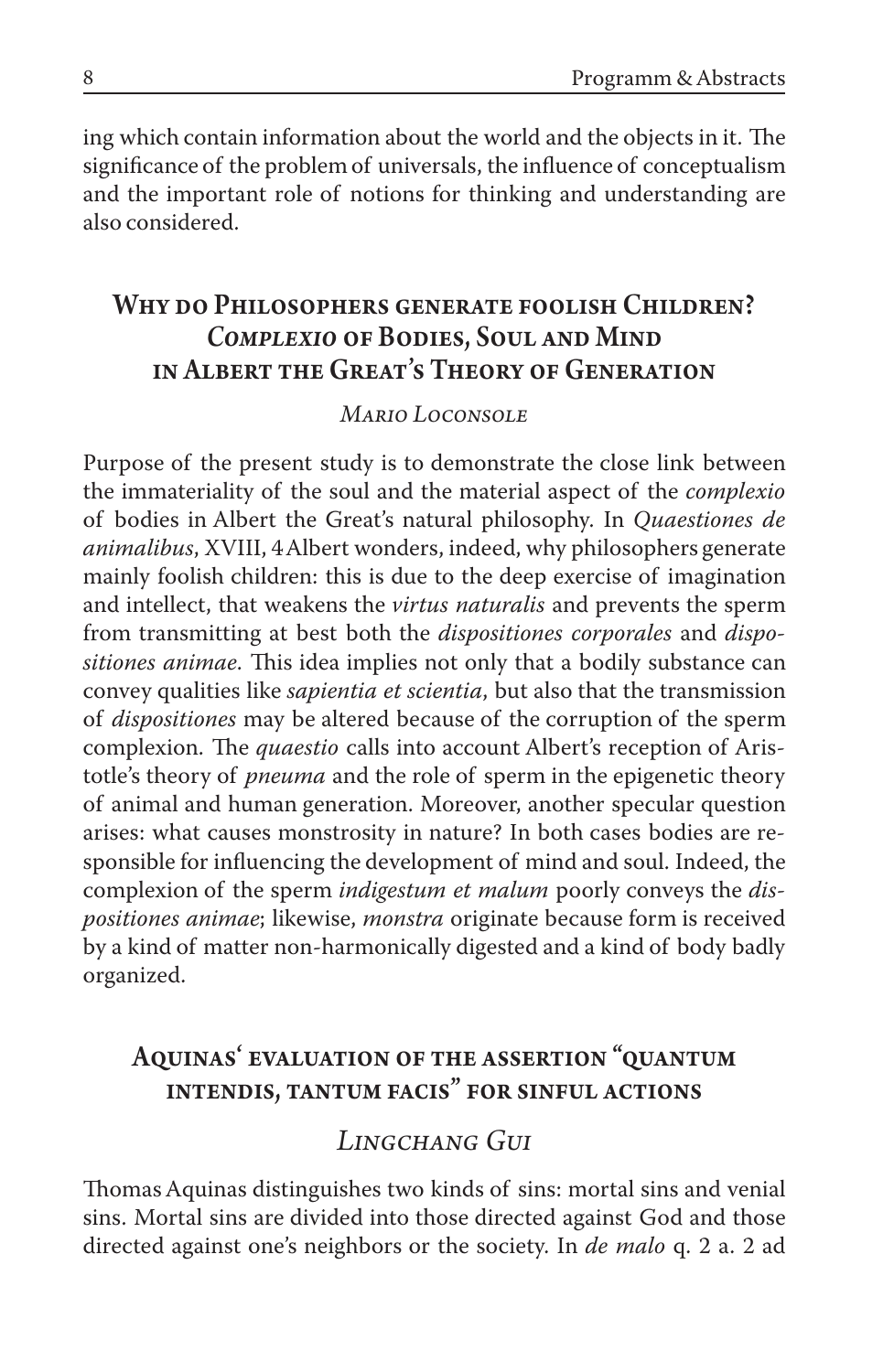8, Aquinas holds that the validity of the assertion "quantum intendis, tantum facis" in the case of sinful actions is structurally similar to the validity of morally good actions: the gravity of mortal sins depends only on the intention of the action (vid. the gravity of *caritas*), so the *quantum*-*tantum* assertion in this case is valid, whereas the gravity of venial sins depends not only on the intention itself, but also on the intentional choice and execution (vid. the goodness of morally good actions related to creatures), so the *quantum-tantum* assertion in this case is invalid. In this paper, I argue that in spite of the similar validity structure of both variations of the *quantum-tantum* assertion, there is a fundamental difference. More specifically, there lacks a degree of the gravity of mortal sins, while *caritas* comes in degrees, and that is because the connection between God and a person is undermined by the mortal sin with the destruction of the principle of *caritas*, and this privation cannot be differentiated by degrees, so the punishment is absolute and permanent. On the other hand, a person's connection with God is not lost because of the venial sins that he commits, and therefore the punishment for it is limited and has different degrees. The special cases are the mortal sins committed against one's neighbors or the society, which by virtue of bearing the features of mortal sins and damaging the society at the same time, receive therefore both limited and permanent punishments.

# Petrus Iohannis Olivi on freedom of the will and the active nature of knowledge

#### *Simeon Mladenov*

Petrus Iohannis Olivi was a Franciscan, whose philosophical approach had no analogy in the Medieval period. In the current paper we would like to propose a way of reading of Olivi's innovations in the field of epistemology. According to Olivi the soul, regarding its ontological level, surpasses the body, given the fact that movement and activity can belong only to something that is immaterial, and therefore capable of moving itself. This primary activity of the soul manifests itself in a twofold manner. On the one hand the soul is a naturally active entity, and therefore, it has a natural active directedness – *aspectus* – towards the physical bodies. On the other hand, Olivi clearly designates the will as the one and only active potency in the human soul, since it is the only potency that – given its freedom – is able to move itself.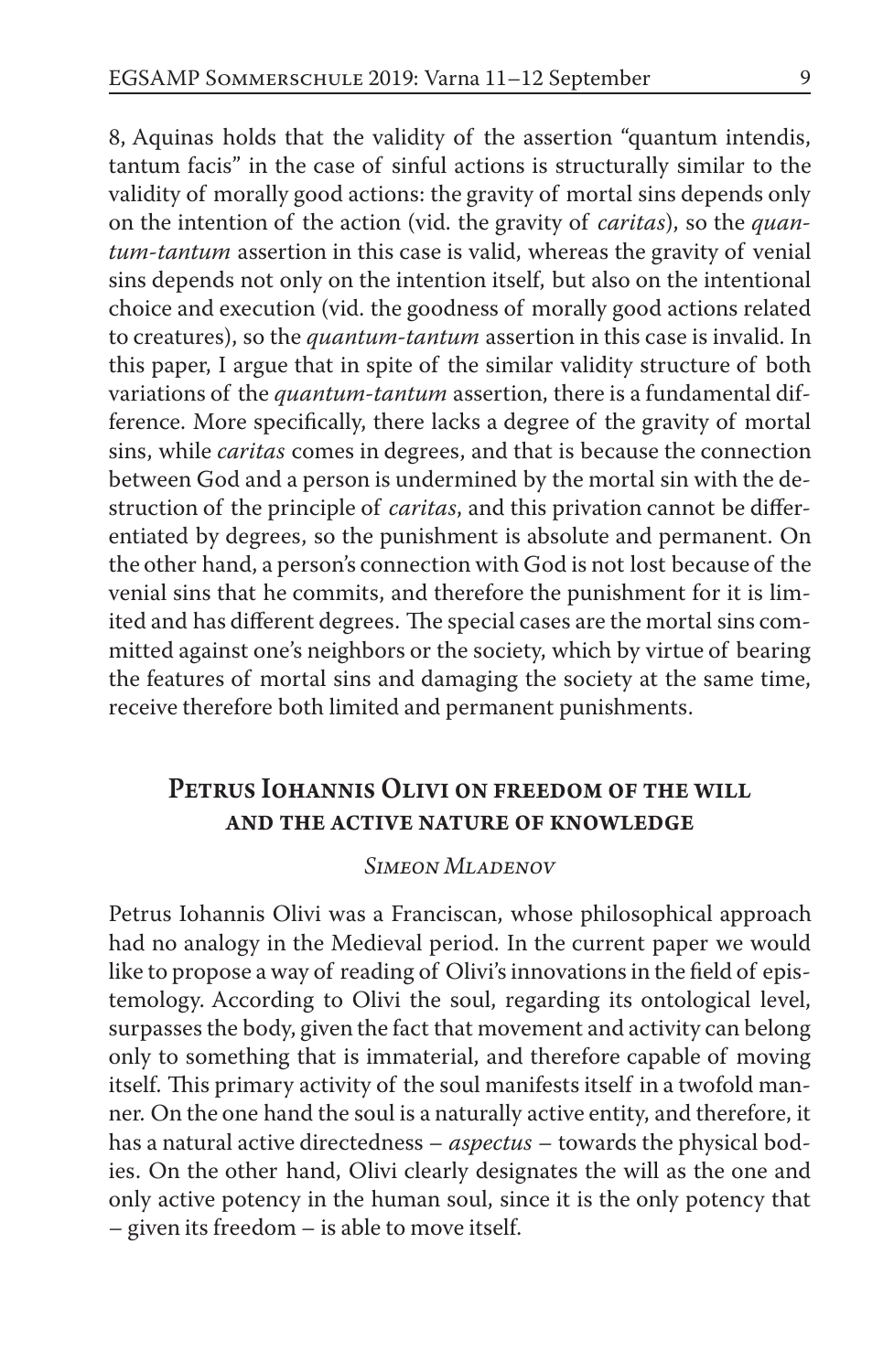This double directedness of the human soul – one that is based on its natural activity and one that follows the free self-movement of the will – stands in the centre of Olivi's unprecedented epistemology. The Franciscan explicitly rejects the predominant at the time Aristotelian approach, since it presupposes a primal role of the activity of external objects. Such an approach could easily become a danger for the active free will of the human being, and in order to avoid this Olivi develops a completely different epistemology – one based on intentionality, directedness and an active awareness in the moment of knowing. In the current paper we would like to discuss to what extent Olivi's theory of the will is significant for his epistemology and what role exactly is given to the will in the process of acquiring knowledge.

## **The Development of the Doctrine of Flavours during the Middle** Ages

#### *Marilena Panarelli*

During the Middle Ages the doctrine of humors became more embedded in the medical system and in the investigation of nature in general, as some other theoretical arrangements, like that of the doctrine of flavours, were strictly connected to it. Although the categorization of flavours was first attempted during the Antiquity by Aristotle and Galen, it was completely arranged in the field of Arabic medicine. In order to inspect how the doctrine of flavours developed, some significant texts will be taken into account, like Isaac Israeli's *De diaetis universalibus*  and Avicenna's *Canon,* which are both sources of Albert the Great's *De vegetabilibus,* on which the analysis of this paper will focus primarily. In these texts, flavours are not dealt with as just simple sensible perceptions, but as signs of the temperament, that is the *complexio* of the object to which they refer. In this respect, it is possible to state that flavours became an epistemological instrument for medical research. The case of Albert the Great's *De vegetabilibus* is then peculiar, because he explicitly connects the term *sapor* with the term *experimentum:* flavour is namely the only way to have an *experimentum* of plants and their virtues, or better, according to Albert *Sapor est quod certissimum dat experimentum:* it is actually the most certain way to know which kind of medicinal properties a plant has.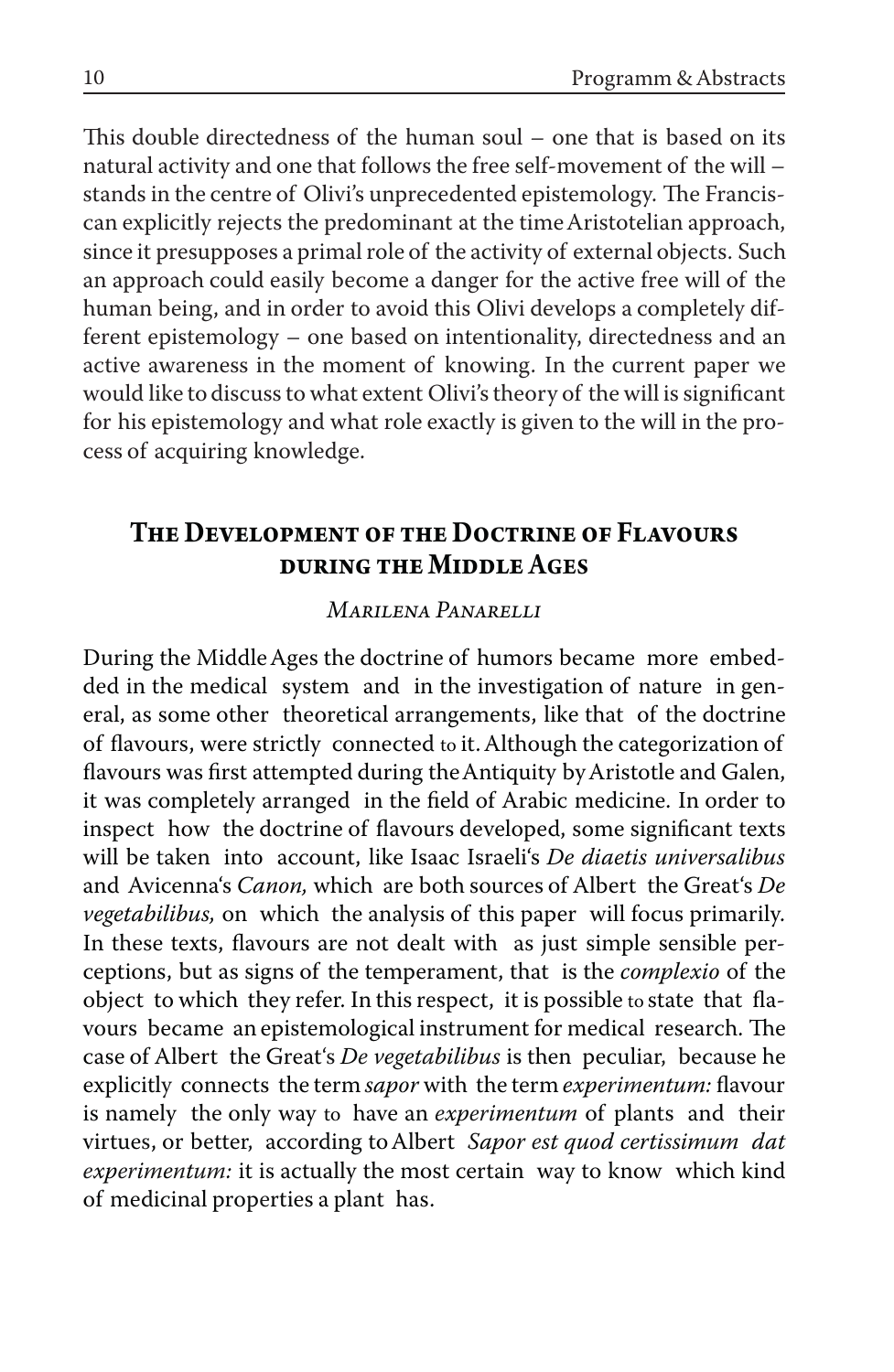# Argumentative patterns and biblical exegesis: a survey within the Dominican masters of the 13th **CENTURY**

#### *Valerio Bonanno*

In the context of the well-known re-evaluation of the literal sense of the Scripture and in the wake of Hugh of Saint Victor's tripartition of the exegetical methodology in *littera*, *sensus* and *sententia*, late-12th and  $13<sup>th</sup>$ -c. Latin exegetes devoted great attention to the argumentative traits of the biblical discourse. Whilst the *littera* defines the grammatical, etymological and rhetorical figures used by the biblical author, the study of the *sensus* also covers the logic and semantic structure of his text (including dialectical and rhetorical reasoning). The *sententia*, for its part, concerns further philosophical or theological questions arising from these first two levels. According to this hermeneutical frame, this study will focus on the *sensus*, and, particularly, on the early Dominican exegetes' identification of some argumentation patterns (such as the *deductio ad impossibile*), or of peculiar types of syllogisms (such as the so-called epicheireme), within the biblical text. To this end, an attentive reading of Albert the Great's analysis of these formulas in his commentaries on Aristotle's *Analytica priora* and *Topica* will be provided. Finally, the reading of some mid  $13<sup>th</sup>$ -c. Dominican biblical commentaries will reveal both inconsistency and disciplinary ambiguity in the description of the *deductio ad impossibile* and of the epicheireme when they come to be identified within the biblical discourse.

# Utrum somnus sit privatio vigilie - John of Jandun **ON SLEEP**

#### *Giorgia De Simone*

Is sleep a privation of waking? This is the second question raised by John of Jandun in his *Quaestiones super libro de Somno et vigilia.* My PhD thesis will mainly consist in the critical edition of this text.

The research intends to examine more extensively this relevant topic emerged during the critical edition of this questions-commentary, presumably written by the author in 1309 in Paris.

In the Middle Ages, the reference text for discussions on sleep, dreams and divination through dreams was Aristotle's *De somno et vigilia.* Not